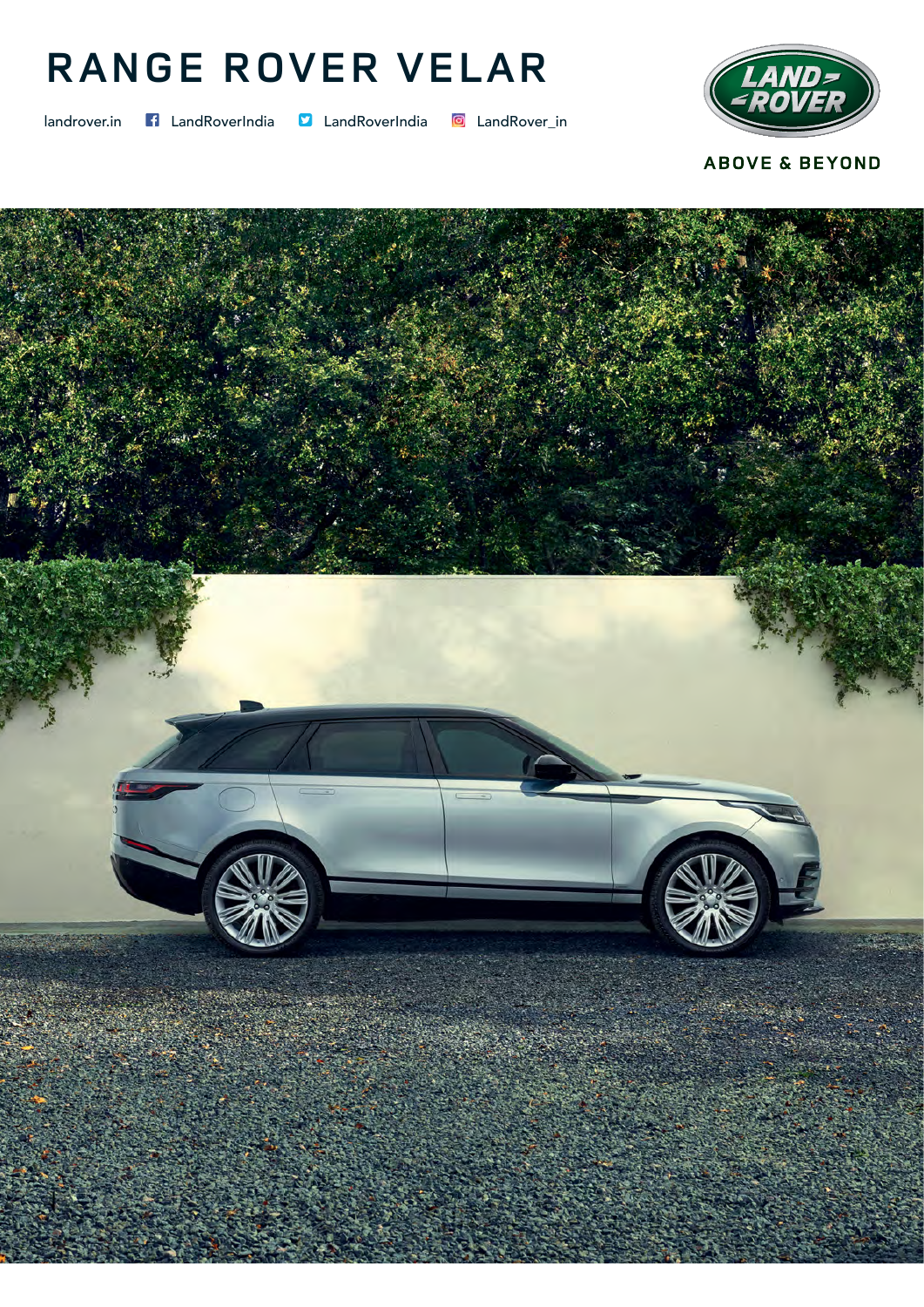## Specifications

| <b>Range Rover Velar</b>                                                                         | <b>R-Dynamic S</b>       | <b>R-Dynamic S</b>   |
|--------------------------------------------------------------------------------------------------|--------------------------|----------------------|
| <b>Engine Specifications</b>                                                                     |                          |                      |
| Fuel                                                                                             | Diesel                   | Petrol               |
| Engine Capacity (cm <sup>3</sup> )                                                               | 1998                     | 1997                 |
| Maximum Power (kW at r/min)                                                                      | 150 at 3 750             | 184 at 5 500         |
| Maximum Torque (Nm at r/min)                                                                     | 430 at 1 750 - 2 500     | 365 at 1 500 - 4 000 |
| Dimensions in mm                                                                                 |                          |                      |
| Overall Length                                                                                   |                          | 4797                 |
| Wheelbase                                                                                        |                          | 2874                 |
| Overall Width with Mirrors                                                                       |                          | 2 1 4 7              |
| Overall Height                                                                                   | 1684                     |                      |
| <b>Transmission &amp; Driving Dynamics</b>                                                       |                          |                      |
| All Terrain Progress Control (ATPC)                                                              | п                        | ш                    |
| Terrain Response 2                                                                               | Е                        | п                    |
| Rear Axle Open Differential                                                                      | ш                        | ш                    |
| 8-Speed Automatic Transmission                                                                   | ш                        | ш                    |
| Cruise Control with Speed Limiter                                                                | ш                        | a.                   |
| Electronic Air Suspension                                                                        | п                        | п                    |
| Adaptive Dynamics; Torque Vectoring by Braking (TVBB)                                            | п                        | ш                    |
| Dynamic Stability Control (DSC); Electronic Traction Control (ETC)                               | $\blacksquare$           | ш                    |
| Speed Proportional Electronic Power Assisted Steering (EPAS)                                     | $\blacksquare$           | $\mathbf{r}$         |
| Hill Descent Control (HDC); Hill Launch Assist                                                   | $\blacksquare$           | ш                    |
| <b>Exterior Features</b>                                                                         |                          |                      |
| <b>Black Painted Roof</b>                                                                        | ×.                       | ш                    |
| <b>Fixed Panoramic Roof</b>                                                                      | $\blacksquare$           | $\mathbf{r}$         |
| Heated, Electric, Power Fold Door Mirrors with Approach Lights and Auto-Dimming Driver Side      | $\blacksquare$           | ш                    |
| R-Dynamic Exterior Pack                                                                          | □                        | ш                    |
| Premium LED Headlights with Signature DRL                                                        | п                        | п                    |
| Front and Rear Fog Lights                                                                        | П                        | ▬                    |
|                                                                                                  | п                        |                      |
| Automatic Headlight Leveling; Automatic High Beam Assist                                         | □                        |                      |
| Rain Sensing Windscreen Wipers; Rear Wash Wiper                                                  | п                        | □                    |
| Flush Deployable Door Handles<br><b>Wheels &amp; Tyres</b>                                       |                          |                      |
| 50.8 cm (20) 7 spoke 'Style 7014' Gloss Sparkle Silver Wheel; 50.8 cm (20) Full Size Spare Wheel | $\overline{\phantom{a}}$ |                      |
| Tyre Pressure Monitoring System                                                                  | п                        | П                    |
| <b>Interior Seating &amp; Finishers</b>                                                          |                          |                      |
| Perforated Grained Leather Seats                                                                 | П                        |                      |
| 14-Way Front Seats (12-Way Electric, 2-Way Manual) with Driver Memory                            | ш                        | ×.                   |
| Satin Chrome Gearshift Paddles                                                                   | $\overline{\phantom{a}}$ | ■                    |
| Shadow Aluminium Trim Finisher                                                                   | $\overline{\phantom{a}}$ | ш                    |
| Metal Loadspace Scuff Plate                                                                      | $\overline{\phantom{a}}$ | ш                    |
|                                                                                                  | $\overline{\phantom{a}}$ | п                    |
| Metal Front Treadplates with R-Dynamic Branding                                                  | ш                        | п                    |
| <b>Bright Metal Pedals</b>                                                                       |                          |                      |
| Extended Leather Upgrade                                                                         | ш                        | $\mathbf{r}$         |
| Leather Steering Wheel                                                                           | $\overline{\phantom{a}}$ | $\mathbf{r}$         |
| Morzine Headlining                                                                               | $\blacksquare$           | $\mathbf{r}$         |
| Light Oyster Headlining                                                                          | ш                        | ш                    |
| 40:20:40 Split Fold Rear Seat                                                                    | $\mathbf{r}$             | $\blacksquare$       |
| <b>Comfort &amp; Convenience</b>                                                                 |                          |                      |
| Powered Tailgate                                                                                 | п                        | ■                    |
| Smoker's Pack                                                                                    | $\mathbf{r}$             | $\blacksquare$       |
| 3D Surround Camera                                                                               | □                        | ш                    |
| <b>Wade Sensing</b>                                                                              | П                        | ▅                    |
| Rear Seat Remote Release Levers                                                                  | ■                        |                      |
| <b>Interior Features</b>                                                                         |                          |                      |
| Configurable Ambient Interior Lighting                                                           | □                        |                      |
| Four-zone Climate Control                                                                        | ▅                        |                      |
| Air Quality Sensor; Cabin Air Ionisation with PM2.5 Filter                                       | ш                        |                      |
| Auto-Dimming Interior Rear View Mirror                                                           | п                        | П                    |
| Keyless Entry                                                                                    | п                        | ■                    |
| Electrically Adjustable Steering Column                                                          | п                        | L.                   |